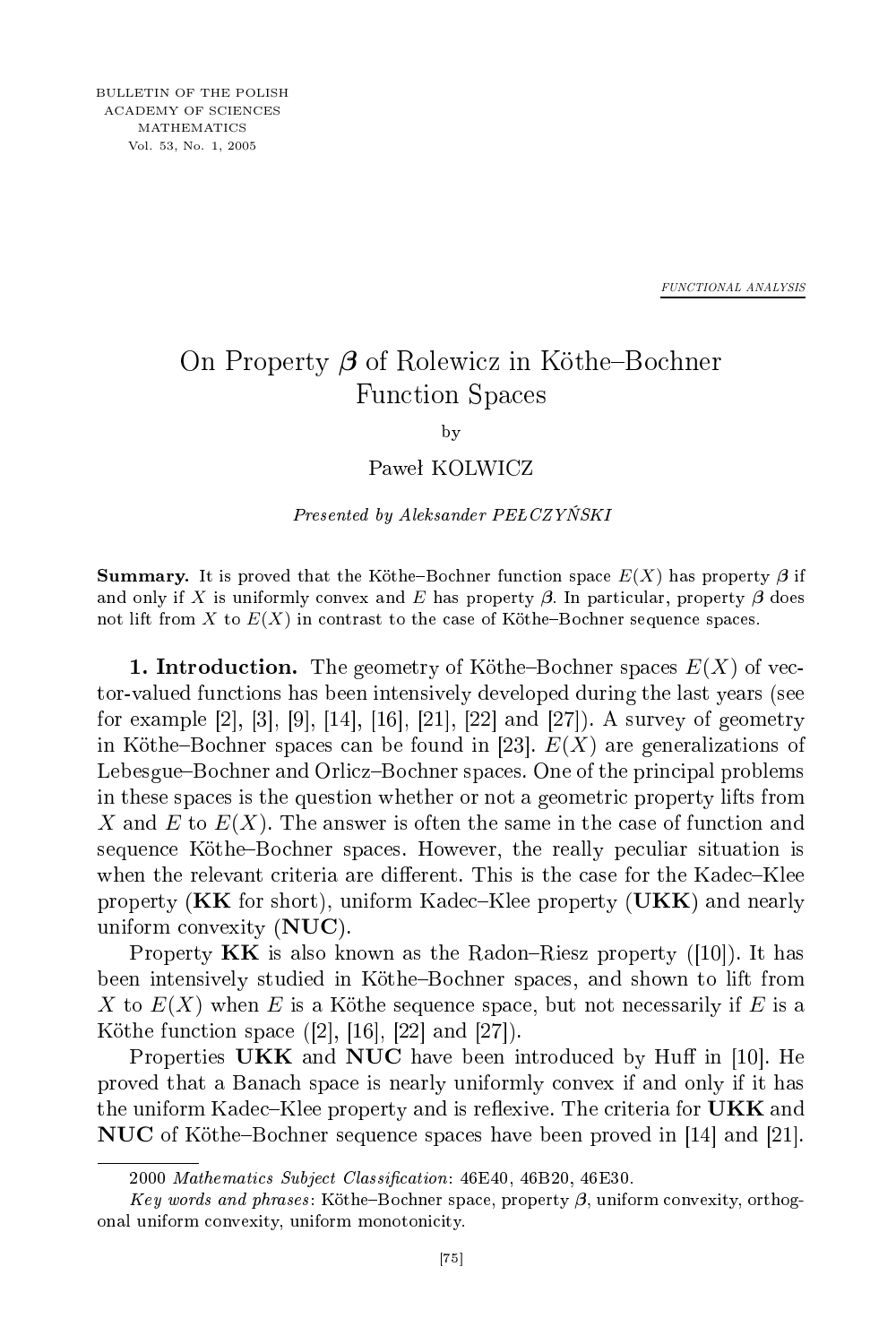It turns out that the function and sequence cases are essentially different with regard to these properties (see [23] and also Theorem 1 below).

In the whole paper, considering a property  $A$  in the class of Banach spaces, we denote by  $(A)$  the class of spaces with property A.

In this paper we study property  $\beta$  in Köthe-Bochner function spaces. This property was introduced by Rolewicz in [26]. He proved the implications  $UC \Rightarrow \beta \Rightarrow NUC$ , where UC denotes uniform convexity. Moreover, the class of spaces with an equivalent norm with property *β* coincides neither with that of superreflexive spaces  $(18)$  and  $(25)$  nor with the class of nearly uniformly convexifiable spaces  $(17)$ . It is known that in Orlicz sequence spaces property  $\beta$  coincides with reflexivity, and in Orlicz-Lorentz function spaces property  $\beta$  and uniform convexity are equivalent ([4] and [13]). Moreover, if a Banach space X has property  $\beta$ , then both X and X<sup>\*</sup> have the fixed point property (**FPP** for short) for nonexpansive self-maps on closed, bounded, convex and nonempty sets. For  $X$ , this follows from the theorem that if  $X \in (NUC)$ , then  $X \in (FPP)$  ([11]). Moreover, property  $\beta$  implies normal structure of the dual space  $([20])$ . Since normal structure implies weak normal structure and they coincide in the class of reflexive spaces, and property  $\beta$  implies reflexivity, it follows that property  $\beta$  implies the fixed point property for the dual spa
e.

Denote by N, R and  $\mathbb{R}_+$  the sets of natural, real and non-negative real numbers, respectively. We will let  $(T, \Sigma, \mu)$  be a  $\sigma$ -finite, complete measure space. By  $L^0 = L^0(T)$  we denote the set of all  $\mu$ -equivalence classes of real-valued measurable functions defined on T.

A Banach space  $E = (E, \|\cdot\|_E)$  is said to be a Köthe space if E is linear subspace of  $L^0$ 

- (i) if  $x \in E, y \in L^0, |y| \leq |x| \mu$ -a.e. in T, then  $y \in E$  and  $||y||_E \leq ||x||_E$ ,
- (ii) there exists a function x in E that is positive on the whole  $T$  (see  $[12]$  and  $[24]$ ).

Every Köthe space is a Banach lattice under the obvious order  $(x \geq 0)$ if  $x(t) \geq 0$  for  $\mu$ -a.e.  $t \in T$ ). In particular, if we consider the space E over the non-atomic measure space  $(T, \Sigma, \mu)$ , then we shall say that E is a Köthe function space. If we replace the measure space  $(T, \Sigma, \mu)$  by the counting measure space  $(\mathbb{N}, 2^{\mathbb{N}}, m)$ , then E is a Köthe sequence space.

A Köthe space E is said to be uniformly monotone  $(E \in (UM))$  if for every  $q \in (0,1)$  there exists  $p \in (0,1)$  such that for all  $0 \le y \le x$  satisfying  $||x||_E = 1$  and  $||y||_E \ge q$ , we have

$$
||x - y||_E \le 1 - p
$$

(see [7]). Then the modulus  $p(\cdot)$  of uniform monotonicity of E is defined as follows:

 $p(q) = \inf\{1 - ||x - y||_E : ||x||_E = 1, ||y||_E \ge q, 0 \le y \le x\}.$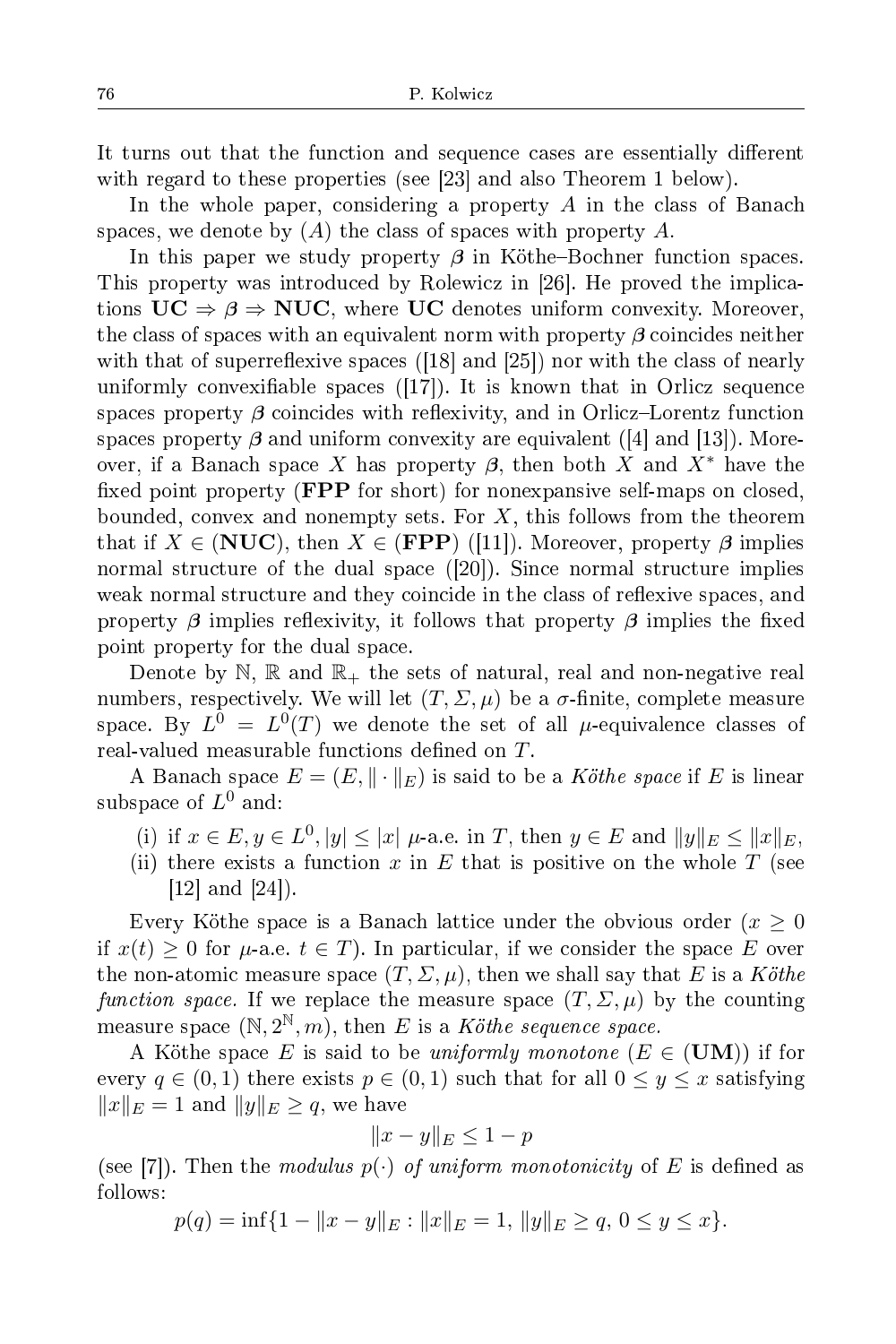A Köthe space E is called *order continuous* ( $E \in (OC)$ ) if for every  $x \in E$  and every sequence  $(x_m) \subset E$  such that  $0 \leq x_m \leq |x|$  and  $x_m \to 0$  $\mu$ -a.e. in T, we have  $||x_m||_E \to 0$  (see [12] and [24]).

For a real Banach space  $(X, \|\cdot\|_X)$ ,  $B(X)$  and  $S(X)$  stand for the closed unit ball and the unit sphere of X, respectively. For any subset A of X, we denote by  $\text{conv}(A)$  the convex hull of A.

A Banach space  $(X, \|\cdot\|_X)$  is said to be uniformly convex  $(X \in (UC))$ if for each  $\varepsilon > 0$  there is  $\delta > 0$  such that for any  $x, y \in S(X)$  the inequality  $||x - y||_X > \varepsilon$  implies  $||x + y||_X < 2(1 - \delta)$ .

We say that for a given  $\varepsilon > 0$  a sequence  $\{x_n\} \subset X$  is  $\varepsilon$ -separated if

$$
\sup\{x_n\}_X = \inf\{\|x_n - x_m\|_X : n \neq m\} > \varepsilon.
$$

Although the original definition of property  $\beta$  uses the Kuratowski measure of noncompactness (see  $\lceil 26 \rceil$ ), the following equivalent formulation given by Kutzarova in  $[19]$  is more convenient for our considerations.

LEMMA 1. A Banach space X has property β if and only if for every  $\varepsilon > 0$  there exists  $\delta = \delta(\varepsilon) > 0$  such that for each  $x \in B(X)$  and each sequence  $(x_n)$  in  $B(X)$  with  $\text{sep}\{x_n\}_X \geq \varepsilon$  there is an index k for which  $||(x + x_k)/2||_X \leq 1 - \delta.$ 

A Banach space X is said to be *nearly uniformly convex*  $(X \in (NUC))$ if for every  $\varepsilon > 0$  there exists  $\delta \in (0,1)$  such that for every sequence  $\{x_n\} \subseteq$  $B(X)$  with sep $\{x_n\}_X \geq \varepsilon$ , we have conv $(\{x_n\}) \cap (1 - \delta)B(X) \neq \emptyset$ . This property has been independently introdu
ed and studied by Goebel and Sękowski using the Kuratowski measure of noncompactness ([11]).

A Banach space X is said to have the uniform Kadec-Klee property (X  $\in$ (UKK) for short) if for every  $\varepsilon > 0$  there exists  $\delta \in (0,1)$  such that  $||x||_X <$ 1 − δ whenever  $(x_n)$   $\subset$   $B(X)$ ,  $x_n \stackrel{w}{\to} x$  and  $\text{sep}\{x_n\}_X \geq \varepsilon$ .

Now, let us define the type of spaces to be considered in this paper. For a real Banach space  $(X, \|\cdot\|_X)$ , denote by  $M(T, X)$ , or just  $M(X)$ , the family of strongly measurable functions  $x: T \to X$ , where functions which are equal  $\mu$ -almost everywhere are identified. Define

$$
\widetilde{x}(\cdot) = ||x(\cdot)||_X
$$
 and  $E(X) = \{x \in M(X) : \widetilde{x} \in E\}.$ 

Then  $E(X)$  equipped with the norm  $||x|| = ||\tilde{x}||_E$  becomes a Banach space that is called a  $K\ddot{\sigma}$ the-Bochner space.

2. Auxiliary lemmas. Define  $r \wedge s = \min\{r, s\}$  and  $r \vee s = \max\{r, s\}$ for  $r, s \in \mathbb{R}$ .

LEMMA 2 ([9, Lemma 1]). Let  $x, y \in X \setminus \{0\}$ . Set  $\widehat{x} = x/\Vert x \Vert_X$ . (i) If  $\|\widehat{x}-\widehat{y}\|_X \geq \varepsilon$  and  $\|x\|_X \wedge \|y\|_X \geq \eta\{||x||_X \vee \|y\|_X\}$ , then  $||x + y||_X \leq (1 - \eta \delta_X(\varepsilon)) (||x||_X + ||y||_X),$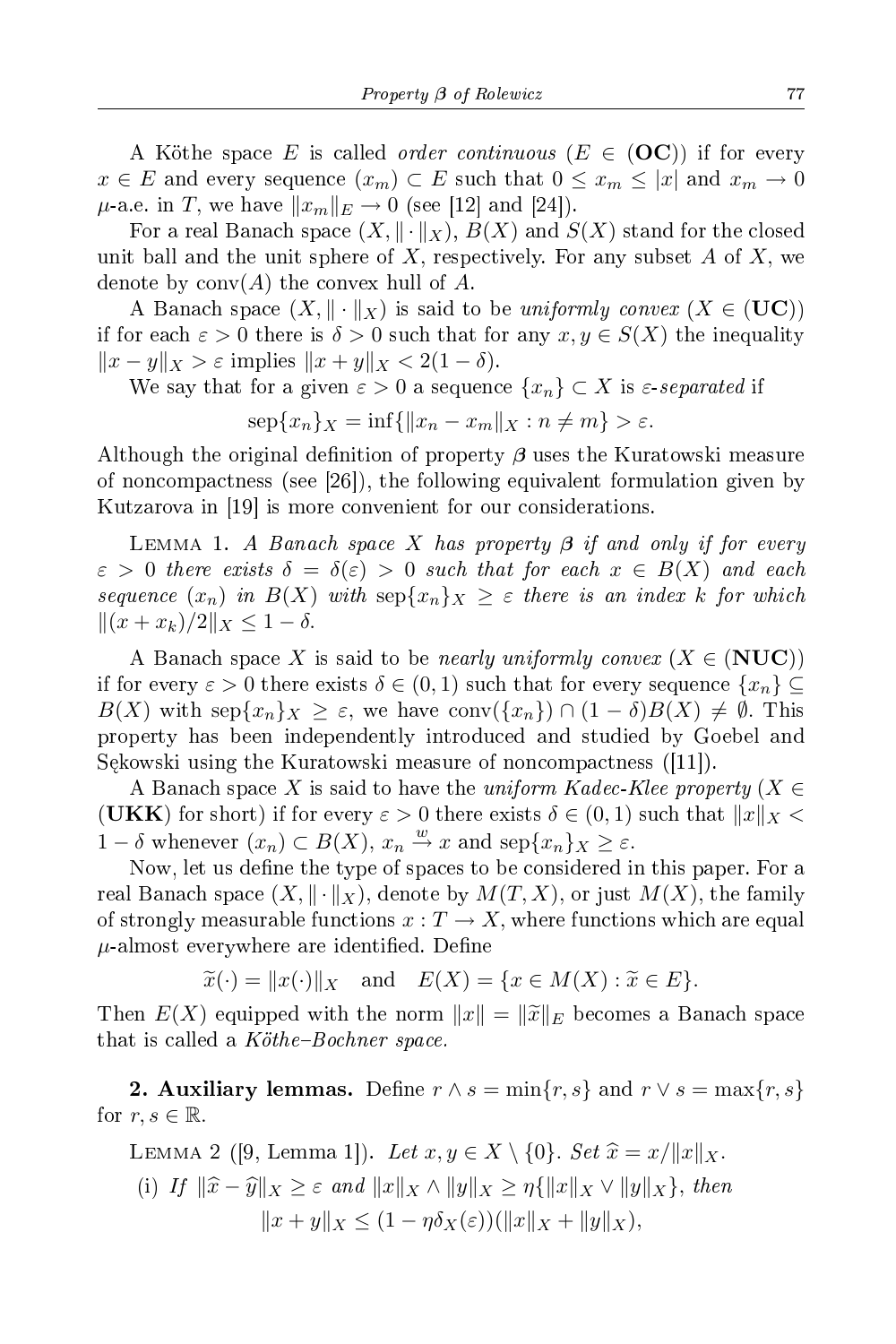where  $\delta_X(\cdot)$  is the modulus of convexity of the space X, i.e.

$$
\delta_X(\varepsilon) = \inf \left\{ 1 - \frac{1}{2} ||x + y||_X : x, y \in S(X), ||x - y||_X \ge \varepsilon \right\}.
$$

(ii) We have

 $||x + y||_X \le |||x||_X - ||y||_X| + {||x||_X \wedge ||y||_X}(\|\hat{x} + \hat{y}\|_X).$ 

A geometric property, called *orthogonal uniform convexity*, is essential in studying property *β* in Köthe–Bochner spaces ([8]). It has been introduced in [13] in order to investigate property  $\beta$  in Banach lattices.

DEFINITION 1. We say that a Köthe space  $(E, \|\cdot\|_E)$  is *orthogonally* uniformly convex  $(E \in (UC^{\perp}))$  if for each  $\varepsilon > 0$  there is  $\delta = \delta(\varepsilon) > 0$ such that for  $x, y \in B(E)$  the inequality  $||x \chi_{A_{x,y}}||_E \vee ||y \chi_{A_{x,y}}||_E \geq \varepsilon$  implies that  $\|(x + y)/2\|_E \leq 1 - \delta$ , where  $A_{xy} = \text{supp}\,x \div \text{supp}\,y$  and  $A \div B =$  $(A \setminus B) \cup (B \setminus A).$ 

Obviously, if  $E \in (UC)$ , then  $E \in (UC^{\perp})$ . It is known that any uniformly convex Köthe space is uniformly monotone  $([7])$ . Moreover, the following stronger result is true.

LEMMA 3 ([13, Lemma 3]). Let E be a Köthe space. If  $E \in (UC^{\perp})$ , then  $E \in (UM).$ 

It is known that in Köthe sequence spaces one has the implications  $\mathrm{UC}\Rightarrow$  $\mathbf{UC}^{\perp} \Rightarrow \beta$  and none of them can be reversed in general ([15]). On the other hand, the implications

(1)  $\mathbf{UC} \Rightarrow \beta \Rightarrow \mathbf{UC}^{\perp}$ 

hold in Köthe function spaces and the last one cannot be reversed ([13], [15] and [26]).

## 3. Results

THEOREM 1. Suppose that  $(T, \Sigma, \mu)$  is a measure space which is not purely atomic. Let X be a real Banach space. Assume that X is separable or  $X^*$  has the Radon-Nikodym property. If  $E(X)$  has the uniform Kadec-Klee property, then  $X$  is uniformly convex.

*Proof.* We apply some techniques from the proof of Theorem 3.5 in [2] and Theorem 3.4.9 in [23]. Since  $(T, \Sigma, \mu)$  is not purely atomic, there exists  $A \in \Sigma$  such that  $0 < \mu(A) < \infty$  and A has no atoms. Define the family of sets  $A(j, 2^k)$ , for  $j = 1, 2, ..., 2^k$  and  $k = 1, 2, ...,$  by the following iteration. We divide A into two disjoint subsets  $A(1,2)$  and  $A(2,2)$  such that  $\mu(A(1,2)) =$  $\mu(A(2,2)).$  Suppose that for a fixed k the sets  $A(j, 2^k)$   $(1 \le j \le 2^k)$  are already defined. To obtain  $A(j, 2^{k+1})$   $(1 \le j \le 2^{k+1})$  we divide every set  $A(j, 2^k)$   $(1 \le j \le 2^k)$  into two disjoint subsets  $A(2j-1, 2^{k+1})$  and  $A(2j, 2^{k+1})$ such that  $\mu(A(2j-1, 2^{k+1})) = \mu(A(2j, 2^{k+1}))$ . Define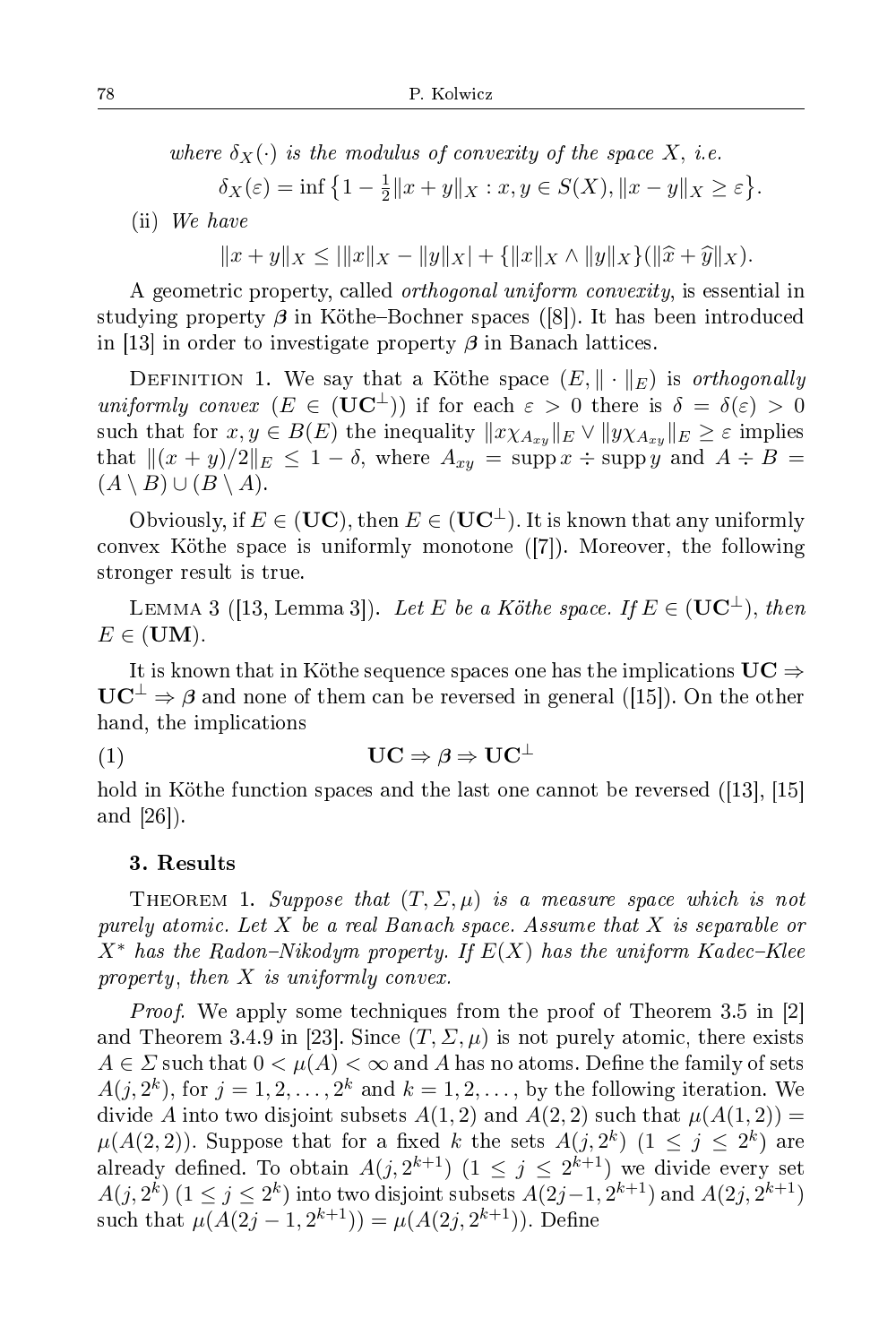$$
A_k^1 = \bigcup_{i=1}^{2^k} A(2i - 1, 2^k) \text{ and } A_k^2 = \bigcup_{i=1}^{2^k} A(2i, 2^k) \text{ for } k = 1, 2, \dots.
$$

Define the  $k$ th Rademacher function on  $A$  by

$$
r_k(t) = \begin{cases} 1 & \text{for } t \in A_k^1, \\ -1 & \text{for } t \in A_k^2. \end{cases}
$$

Suppose for contradiction that  $E(X) \in (\mathbf{UKK})$  and  $X \notin (\mathbf{UC})$ . Then there exists a number  $\varepsilon > 0$  and sequences  $(x_n)_{n=1}^{\infty}$  and  $(y_n)_{n=1}^{\infty}$  in  $B(X)$  satisfying

(2) 
$$
||x_n - y_n||_X \ge \varepsilon
$$
 and  $||x_n + y_n||_X \ge 2(1 - 1/n)$ 

for each  $n \in \mathbb{N}$ . Let

$$
f_k^n(t) = \frac{1}{\| \chi_A \|_E} \left( x_n \chi_{A_k^1}(t) + y_n \chi_{A_k^2}(t) \right) \quad \text{for } k = 1, 2, \dots,
$$
  

$$
f^n(t) = \frac{1}{2\| \chi_A \|_E} \left( x_n + y_n \right) \chi_A(t)
$$

for every  $n \in \mathbb{N}$ . Then

$$
||f_k^n|| = \frac{1}{||\chi_A||_E} ||||x_n||_X \chi_{A_k^1} + ||y_n||_X \chi_{A_k^2}||_E \le \frac{1}{||\chi_A||_E} ||\chi_{A_k^1} + \chi_{A_k^2}||_E = 1
$$

for all  $n, k \in \mathbb{N}$ . Analogously, we conclude that  $f^n \in B(E(X))$  for every  $n \in \mathbb{N}$ . We will show that for each  $n \in \mathbb{N}$  we have  $f_k^n \stackrel{w}{\to} f^n$  as  $k \to \infty$  in  $E(X)$ . Let  $f^*$  be a continuous linear functional on  $E(X)$ . Note that from the implications  $E(X) \in (\mathbf{UKK}) \Rightarrow E \in (\mathbf{UKK}) \Rightarrow E \in (\mathbf{KK})$  it follows that  $E \in (OC)$ , because  $KK \Rightarrow OC$  in any Köthe space ([5]). Hence, applying Theorem 5.3 from  $[6]$  or the corresponding result from  $[1]$ , we can write this fun
tional in the form

$$
f^*(f) = \int_T \langle f(t), g(t) \rangle \, d\mu \quad \text{ for any } f \in E(X),
$$

where  $\langle x, x^* \rangle$  stands for the value of  $x^* \in X^*$  at  $x \in X$ , and  $g \in E'(X^*)$ , that is,  $g$  is a strongly measurable function from  $T$  to  $X^*$  and  $E^{'}$  is the Köthe dual of  $E$  equipped with the norm defined by

$$
||h||_{E'} = \sup \left\{ \int_{T} |f(t)h(t)| d\mu : f \in E, ||f||_{E} \le 1 \right\}
$$

for any  $h \in M(\mathbb{R})$ . Hence for any fixed  $n \in \mathbb{N}$  and  $f^* \in (E(X))^*$ , we have

(3) 
$$
\lim_{k \to \infty} f^*(f_k^n - f^n) = \lim_{k \to \infty} \int_T \langle (f_k^n - f^n)(t), g(t) \rangle d\mu
$$

$$
= \frac{1}{2\|\chi_A\|_E} \lim_{k \to \infty} \int_A r_k(t) \langle (x_n - y_n), g(t) \rangle d\mu = 0.
$$

\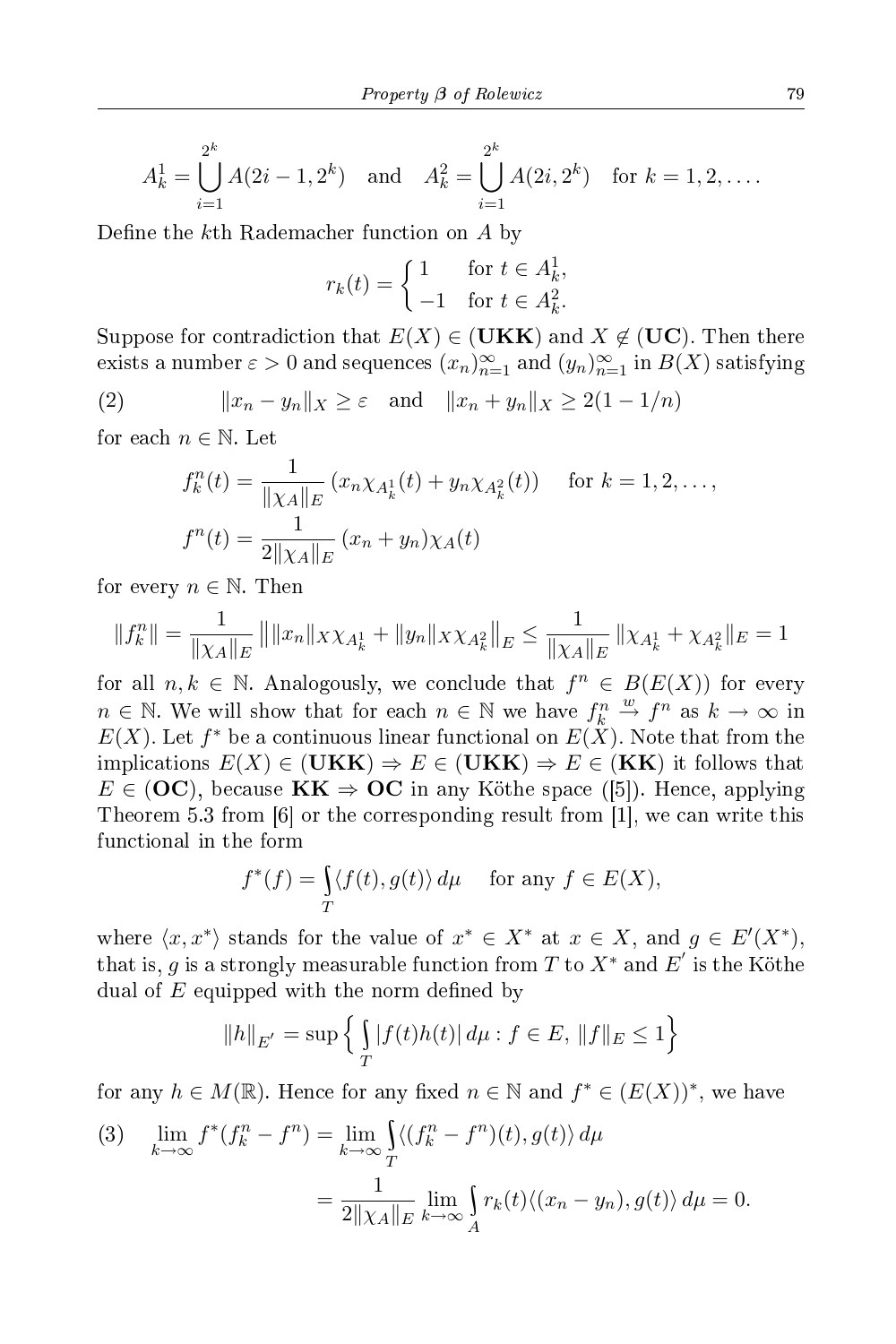This follows from the facts that  $\langle (x_n - y_n), g(\cdot) \rangle \chi_A$  is a real integrable function, the set of simple functions is dense in  $L^1$ , and  $\lim_{k\to\infty} \int_A r_k(t) b(t) d\mu$  $= 0$  for every simple function *b* defined on *A*.

Define  $h_k^n = f_k^n - f^n$  for all  $n, k \in \mathbb{N}$ . By (3) we conclude that  $h_k^n \stackrel{w}{\rightarrow} 0$  as  $k \to \infty$  in  $E(X)$  for every  $n \in \mathbb{N}$ . Moreover, by (2), we get

$$
||h_k^n|| = \left\| \frac{||x_n - y_n||_X}{2|| \chi_A ||_E} \chi_{A_k^1} + \frac{||y_n - x_n||_X}{2|| \chi_A ||_E} \chi_{A_k^2} \right\|_E \ge \frac{\varepsilon}{2}
$$

for all  $n, k \in \mathbb{N}$ . Then, applying the Hahn-Banach theorem, it is easy to prove that for each  $n \in \mathbb{N}$  there exists a subsequence  $(z_k^n)_{k=1}^\infty$  of  $(h_k^n)_{k=1}^\infty$  $\text{such that } \mathrm{sep}\{z_k^n\}_{E(X)} \geq \varepsilon/4.$  Denote this subsequence still by  $(h^n_k)_{k=1}^\infty$ . Since  $\sup\{h_k^n\}_{E(X)} = \sup\{f_k^n\}_{E(X)}$ , for every  $n \in \mathbb{N}$  we can find an element  $f^n \in$  $B(E(X))$  and a sequence  $(f_k^n)_{k=1}^{\infty} \subset B(E(X))$  such that  $\mathrm{sep}\{f_k^n\}_{E(X)} \geq \varepsilon/4$ and  $f_k^n \stackrel{w}{\to} f^n$  as  $k \to \infty$  in  $E(X)$ . On the other hand,  $||f^n|| \ge 1 - 1/n$  for every  $n \in \mathbb{N}$ . This means that  $E(X)$  does not have the uniform Kadec–Klee property.

THEOREM 2. Let  $E$  be a Köthe function space and  $X$  be a Banach space. If X is uniformly onvex and E has property *β*, then E(X) has property *β*.

*Proof.* Let  $\varepsilon \in (0,2)$ . Note that property  $\beta$  can be equivalently considered on the unit sphere instead of the unit ball ([8]). Take  $x, x_n \in S(E(X)),$  $n = 1, 2, \ldots$ , such that  $\mathrm{sep}\{x_n\}_{E(X)} \geq \varepsilon$ . By Lemma 3 and (1) we conclude that  $E \in (UC^{\perp})$  and  $E \in (UM)$ . Denote by  $p(\cdot)$  the modulus of uniform monotonicity of E, by  $\delta_X(\cdot)$  the modulus of convexity of X defined in Lemma 2, by  $\delta_E(\cdot)$  the function  $\delta(\cdot)$  used for E in Lemma 1, and by  $\delta_E^{\perp}(\cdot)$ the function  $\delta(\cdot)$  from Definition 1 for E. We define some constants:

$$
\delta_1 = \delta_E^{\perp}(\varepsilon/32) > 0, \qquad 0 < \alpha < \delta_1/8 \land \varepsilon/224,
$$
\n
$$
0 < b < \alpha,
$$
\n
$$
(1 - \varepsilon/16) \lor (1 - \alpha b/4) < u < 1, \qquad \delta_2 = \delta_E \left(\frac{\alpha b(1 - u)}{2(1 + u)}\right) > 0,
$$
\n
$$
p_1 = p(4\alpha b\delta_X(\varepsilon/32)) > 0, \qquad p_2 = p(\alpha^2 b^2 \delta_X(\varepsilon/32)/2) > 0.
$$

For any  $n \neq m$  set

 $A_{nm}^1 = \{t \in T : ||x_n(t)||_X \wedge ||x_m(t)||_X < u(||x_n(t)||_X \vee ||x_m(t)||_X)\}$ and  $A_{nm}^2 = T \setminus A_{nm}^1$ . We divide the proof into two parts.

**I.** Suppose that for any  $n \neq m$  we have  $||(x_n-x_m)\chi_{A_{nm}^1}|| \geq \alpha b/2$ . Notice that for any  $x, y \in X$  satisfying  $||x||_X \wedge ||y||_X < u(||x||_X \vee ||y||_X)$  we have

(5) 
$$
||x - y||_X \le ||x||_X - ||y||_X |\left(1 + \frac{2u}{1 - u}\right).
$$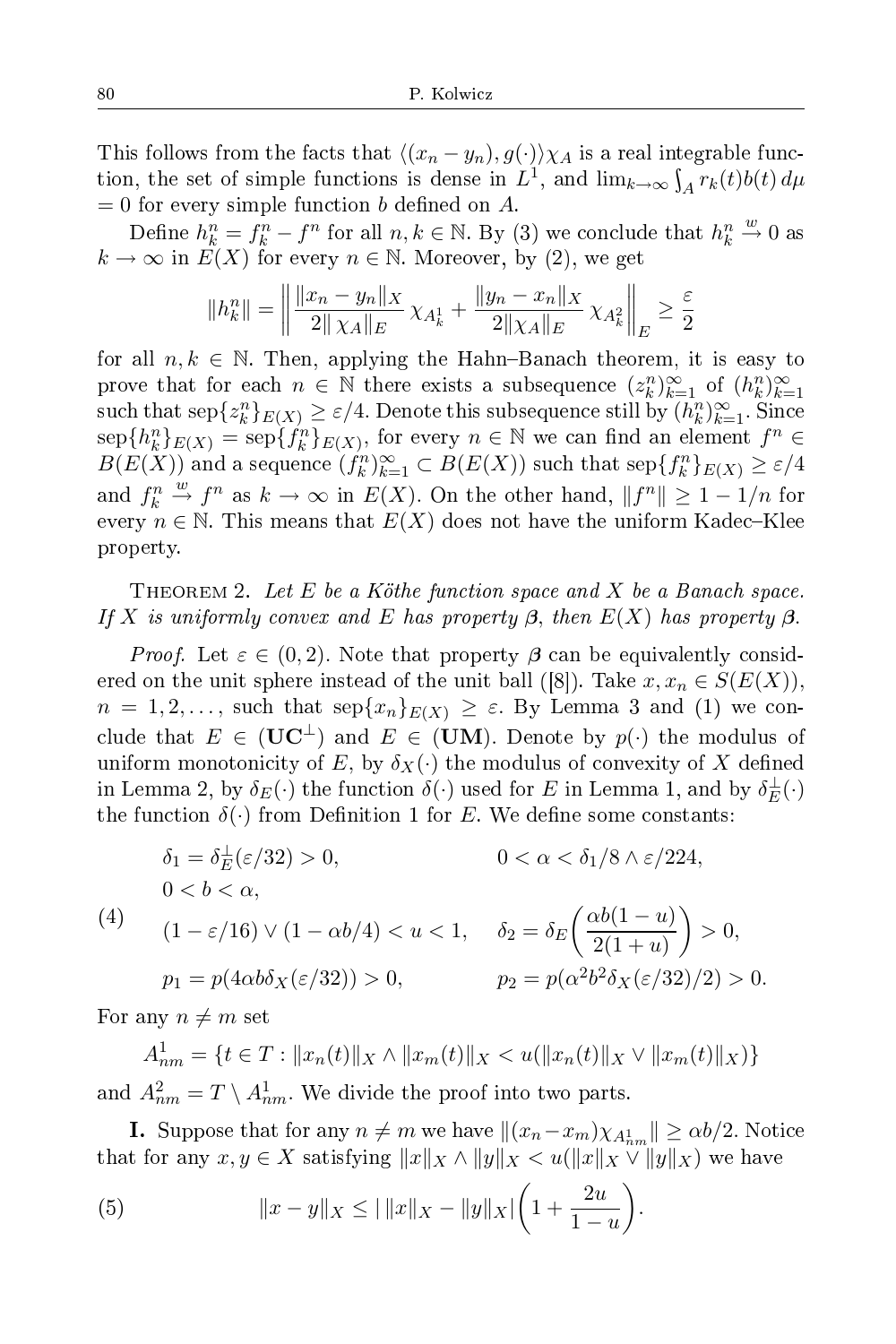If  $||x||_X \ge ||y||_X$ , then  $||x||_X - ||y||_X \ge (1/u - 1) ||y||_X$ . Hence  $||x - y||_X \le ||x||_X + ||y||_X = ||x||_X - ||y||_X + 2||y||_X$  $\leq ||x||_X - ||y||_X + 2u \frac{||x||_X - ||y||_X}{1 - u}$  $1-u$  $= (||x||_X - ||y||_X)$  $\sqrt{ }$  $1 + \frac{2u}{1}$  $1-u$  $\setminus$ .

In the case when  $||x||_X < ||y||_X$ , the proof is analogous. Applying (5) and the definition of the set  $A_{nm}^1$ , we get

$$
\alpha b/2 \le ||\|(x_n - x_m)(\cdot)\|_{X} \chi_{A_{nm}^1}\|_{E} \le \left(1 + \frac{2u}{1-u}\right) ||\|x_n(\cdot)\|_{X} - \|x_m(\cdot)\|_{X}\|_{E}
$$

for any  $n \neq m$ . Set  $g(\cdot) = ||x(\cdot)||_X$  and  $g_n(\cdot) = ||x_n(\cdot)||_X$ . Then  $||g||_E =$  $||g_n||_E = 1$  and  $\text{sep}\{g_n\}_E \ge \alpha b(1-u)/2(1+u)$ . By property  $\beta$  of E we conclude that there exists  $k \in \mathbb{N}$  such that  $||g+g_k||_E \leq 2(1-\delta_2)$ , where  $\delta_2$  is defined in (4). Finally,  $||x+x_k|| = ||||(x+x_k)(\cdot)||_X||_E \le ||g+g_k||_E \le 2(1-\delta_2).$ 

**II.** Assume that for some  $n \neq m$  we have

(6) 
$$
\| (x_n - x_m) \chi_{A_{nm}^1} \| < \alpha b / 2.
$$

Set 
$$
A_{nm}^1 = A^1
$$
,  $A_{nm}^2 = A^2$ , i.e.  
\n
$$
A^2 = \{t \in T : ||x_n(t)||_X \wedge ||x_m(t)||_X \ge u(||x_n(t)||_X \vee ||x_m(t)||_X)\}.
$$
\nThen  $||(x_n - x_m)\chi_{A^2}|| \ge \varepsilon - \alpha b/2 \ge \varepsilon/2$ . Let

$$
A^{21} = \{ t \in A^2 : ||x_n(t) - x_m(t)||_X \ge \varepsilon/8(||x_n(t)||_X \vee ||x_m(t)||_X) \},
$$
  

$$
A^{22} = \{ t \in A^2 : ||x_n(t) - x_m(t)||_X < \varepsilon/8(||x_n(t)||_X \vee ||x_m(t)||_X) \}.
$$

It is easy to see that

(7) 
$$
\|(x_n - x_m)\chi_{A^{21}}\| \ge \varepsilon/4.
$$

Indeed, if not, then  $||(x_n - x_m)\chi_{A^{22}}|| \geq \varepsilon/4$ . Hence, applying strict monotonicity of E, we get  $\varepsilon/4 \leq ||(x_n - x_m)\chi_{A^{22}}|| < 2\varepsilon/8$ , which is a contradiction. For  $x \in X \setminus \{0\}$  set  $\hat{x} = x/||x||_X$ . We will prove that

(8) 
$$
\|\widehat{x_n(t)} - \widehat{x_m(t)}\|_X \ge \varepsilon/16
$$

for every  $t \in A^{21}$ . We claim that for any  $y, z \in B(X)$  satisfying  $||y||_X \wedge$  $||z||_X \geq u(||y||_X \vee ||z||_X)$  and  $||y - z||_X \geq \varepsilon/8$ , we have

(9) 
$$
\|\widehat{y} - \widehat{z}\|_{X} \ge \varepsilon/16.
$$

By Lemma 2(ii), we get

$$
\varepsilon/8 \le ||y - z||_X \le ||y||_X - ||z||_X| + (||y||_X \wedge ||z||_X)(||\widehat{y} - \widehat{z}||_X)
$$
  
 
$$
\le 1 - u + ||\widehat{y} - \widehat{z}||_X,
$$

which proves the claim in view of  $(4)$ . Then, to deduce  $(8)$  it is enough to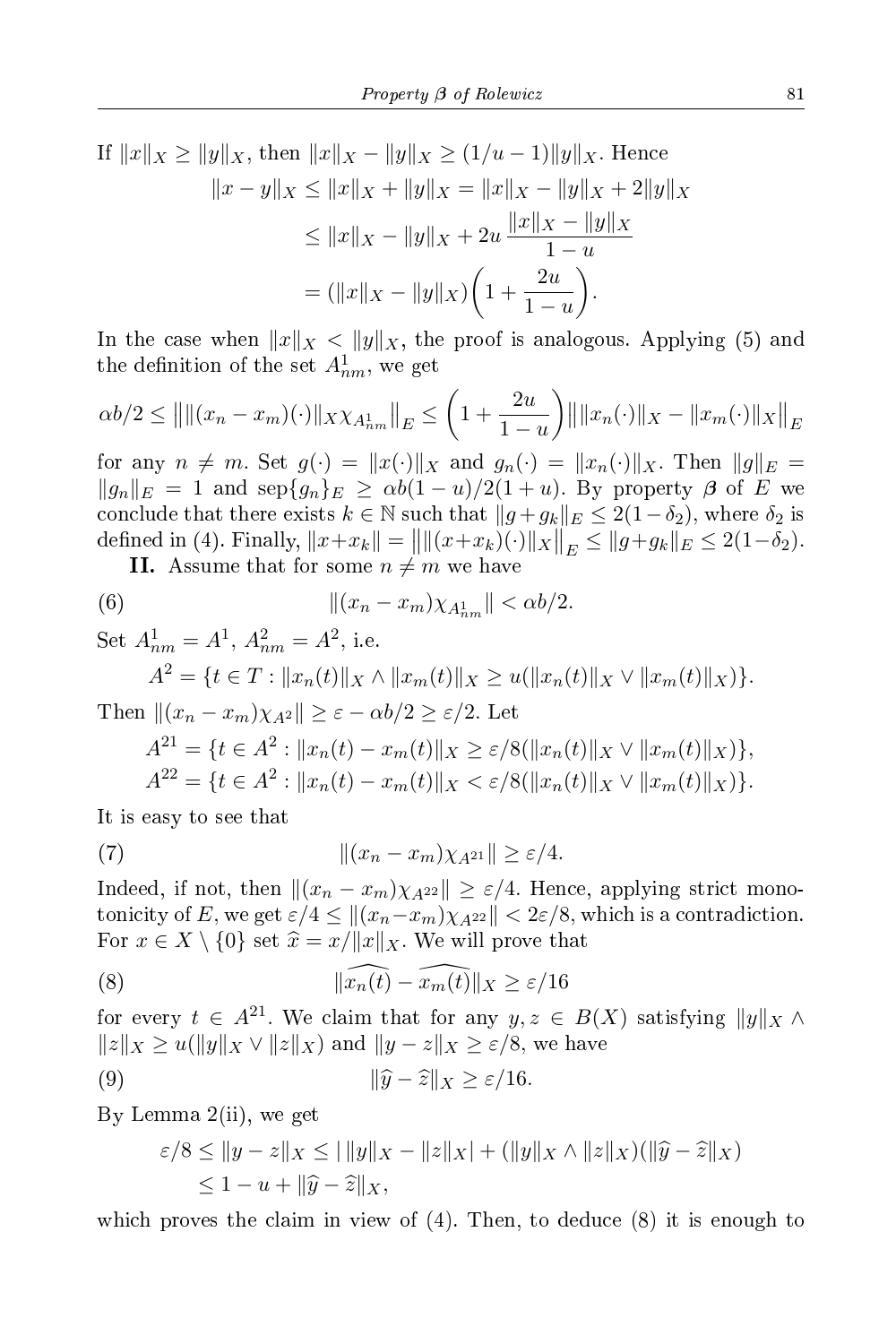apply the definition of the sets  $A^2$ ,  $A^{21}$  and (9) with

$$
y(t) = \frac{x_n(t)}{\|x_n(t)\| \times \sqrt{\|x_m(t)\|_X}}
$$
 and  $z(t) = \frac{x_m(t)}{\|x_n(t)\| \times \sqrt{\|x_m(t)\|_X}}$ 

for each  $t \in A^{21}$ . Moreover, by (4), (7) and the definition of the set  $A^2$ , it follows that

(10) 
$$
||x_i \chi_{A^{21}}||_E \ge \varepsilon/16 \quad \text{for } i = n, m.
$$

Define

$$
B = \{t \in \text{supp } x : ||x(t)||_X \wedge ||x_n(t)||_X \ge b(||x(t)||_X \vee ||x_n(t)||_X)\},
$$
  
\n
$$
C = \text{supp } x \setminus B,
$$
  
\n
$$
B^1 = \{t \in B : ||x_n(t) - x(t)||_X \ge \varepsilon/32\}, \qquad B^2 = B \setminus B^1,
$$
  
\n
$$
C^1 = \{t \in C : ||x(t)||_X = ||x(t)||_X \wedge ||x_n(t)||_X\}, \qquad C^2 = C \setminus C^1
$$

and

$$
D^{1} = \{t \in B^{2} : ||x_{m}(t)||_{X} \wedge ||x_{n}(t)||_{X} \geq \alpha b(||x_{m}(t)||_{X} \vee ||x_{n}(t)||_{X})\},
$$
  
\n
$$
D^{2} = B^{2} \setminus D^{1},
$$
  
\n
$$
E^{1} = \{t \in D^{1} : ||\widehat{x_{n}(t)} - \widehat{x_{m}(t)}||_{X} \geq \varepsilon/16\},
$$
  
\n
$$
E^{2} = D^{1} \setminus E^{1}.
$$

**II.1.** Suppose that  $||x\chi_{B1}|| \geq 8\alpha$ . Applying Lemma 2(i), we get

$$
||(x+x_n)(\cdot)||_{X\chi_{B^1}} \le (1-b\delta_X(\varepsilon/32))(||x(\cdot)||_X + ||x_n(\cdot)||_X)\chi_{B^1}.
$$

Consequently,

$$
\left\|\frac{x+x_n}{2}(\cdot)\right\|_X \le \frac{\|x(\cdot)\|_X + \|x_n(\cdot)\|_X}{2} - \frac{b\delta_X(\varepsilon/32)}{2}(\|x(\cdot)\|_X + \|x_n(\cdot)\|_X)\chi_{B^1}.
$$

Hence, applying uniform monotonicity of E, we get  $\|(x + x_n)/2\| \leq 1 - p_1$ , where  $p_1$  is defined in (4).

II.2. Let

$$
(11) \t\t\t\t\t||x\chi_{B^1}|| < 8\alpha.
$$

We divide the proof into two parts.

**a.** Assume that  $||x_m \chi_{E^1}|| \ge \alpha$ . For every  $t \in E^1$  we have

$$
||x_m(t)||_X \wedge ||x(t)||_X \ge \alpha b^2(||x_m(t)||_X \vee ||x(t)||_X).
$$

It follows by the definition of  $E^1$  and  $B^2$  that

$$
\|\widehat{x_m(t)} - \widehat{x(t)}\|_X = \|\widehat{x_m(t)} - \widehat{x_n(t)} - (\widehat{x(t)} - \widehat{x_n(t)})\|_X \ge \varepsilon/32
$$

for every  $t \in E^1$ . Applying Lemma 2(i) we get

 $||(x + x_m)(\cdot)||_{X\chi_{E^1}} \leq (1 - \alpha b^2 \delta_X(\varepsilon/32))(||x(\cdot)||_X + ||x_m(\cdot)||_X)\chi_{E^1}.$ 

Consequently,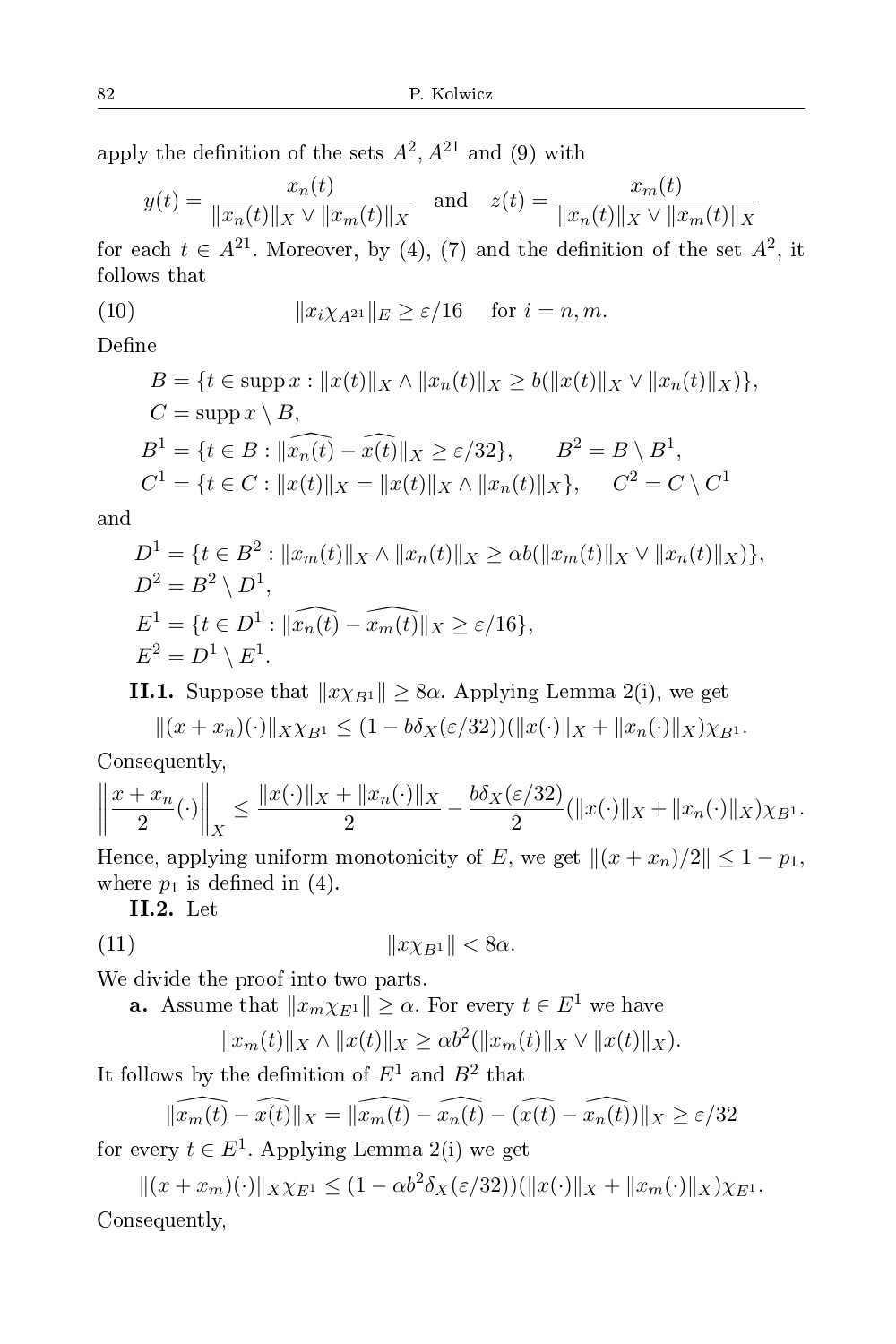$$
\left\| \frac{x + x_m}{2}(\cdot) \right\|_X \le \frac{\|x(\cdot)\|_X + \|x_m(\cdot)\|_X}{2} - \frac{\alpha b^2 \delta_X(\varepsilon/32)}{2} (\|x(\cdot)\|_X + \|x_m(\cdot)\|_X) \chi_{E^1}.
$$

Hence, similarly to case II.1, we conclude that  $\|(x+x_m)/2\| \leq 1-p_2$ , where  $p_2$  is defined in (4).

**b.** Suppose that  $||x_m \chi_{E^1}|| < \alpha$ . First we will show that

(12) 
$$
\| \| |x_n(\cdot) \|_X - \| x_m(\cdot) \|_X \| \|_E < \alpha b.
$$

In view of (6), we get  $\| \|x_n(\cdot)\|_X - \|x_m(\cdot)\|_X \Big|\chi_{A^1}\Big\|_E < \alpha b/2$ . Moreover, by the definition of the set  $A^2$ , we get  $\| \| \|x_n(\cdot)\|_X - \|x_m(\cdot)\|_X \big|_{X A^2} \|_E < 2(1-u)$ . Consequently, by (4),

$$
\|\ ||x_n(\cdot)||_X - \|x_m(\cdot)||_X \|\|_E < \alpha b/2 + 2(1 - u) < \alpha b.
$$

Note that if  $||x\chi_{C^1}|| \geq \alpha$ , then  $||x_n|| \geq ||x_n\chi_{C^1}|| \geq (1/b)\alpha > 1$ . Hence (13)  $||x\chi_{C^1}|| < \alpha$ .

Furthermore  $||x_n \chi_{C^2}|| < b < \alpha$ . Consequently, if  $||x_m \chi_{C^2}|| \geq 2\alpha$ , then  $|| || ||x_n(\cdot)||_X - ||x_m(\cdot)||_X ||_{XC^2} ||_E \ge \alpha > \alpha b,$ 

but this contradicts inequality (12). Thus

(14) kxmχC<sup>2</sup> k < 2α.

Moreover, we will show that

$$
||x_m \chi_{D^2}|| < 4\alpha b.
$$

Suppose conversely that  $||x_m \chi_{D^2}|| \geq 4\alpha b$  and let

$$
D^{21} = \{ t \in D^2 : ||x_m(t)||_X = ||x_m(t)||_X \wedge ||x_n(t)||_X \}, \quad D^{22} = D^2 \setminus D^{21}.
$$

If  $||x_m \chi_{D^{21}}|| \geq 2\alpha b$ , then  $||x_n \chi_{D^{21}}|| \geq 2$ . But  $x_n \in B(E(X))$ . Hence  $\|x_m\chi_{D^{22}}\| \geq 2\alpha b$ . On the other hand,  $\|x_n\chi_{D^{22}}\| < \alpha b$ . Consequently,  $\left\| \|x_n(\cdot)\|_X - \|x_m(\cdot)\|_X \right\|_E \ge \alpha b$ , which contradicts (12), so inequality (15) is proved.

Then, by  $(14)$  and  $(15)$ , we get

(16) 
$$
||x_m \chi_{C^2 \cup D^2 \cup E^1}|| < 3\alpha + 4\alpha b < 7\alpha.
$$

Notice that, in view of inequality (8) and the definition of  $E^2$ , we get  $A^{21} \cap E^2 = \emptyset$ . Furthermore, inequality (10) yields  $||x_m \chi_{A^{21}}||_E \ge \varepsilon/16$ . Consequently, by  $(4)$  and  $(16)$ , we obtain

$$
(17)\qquad \|x_m\chi_{A^{21}\setminus(B^2\cup C^2)}\| = \|x_m\chi_{A^{21}\setminus(D^2\cup E^1\cup E^2\cup C^2)}\| \ge \frac{\varepsilon}{16} - 7\alpha \ge \frac{\varepsilon}{32}.
$$

Let  $z_1 = ||x(\cdot)||_{X \times B^2 \cup C^2}$  and  $z_2 = ||x_m(\cdot)||_X$ . Define  $G = \text{supp } z_1 \div \text{supp } z_2$ . Then, by (17), we get  $||z_2 \chi_G||_E \geq \varepsilon/32$ . Since  $E \in (UC^{\perp})$ , so  $||z_1 + z_2||_E \leq$  $2(1 - \delta_1)$ , where  $\delta_1$  is defined in (4). Thus, by (4), (11) and (13), we obtain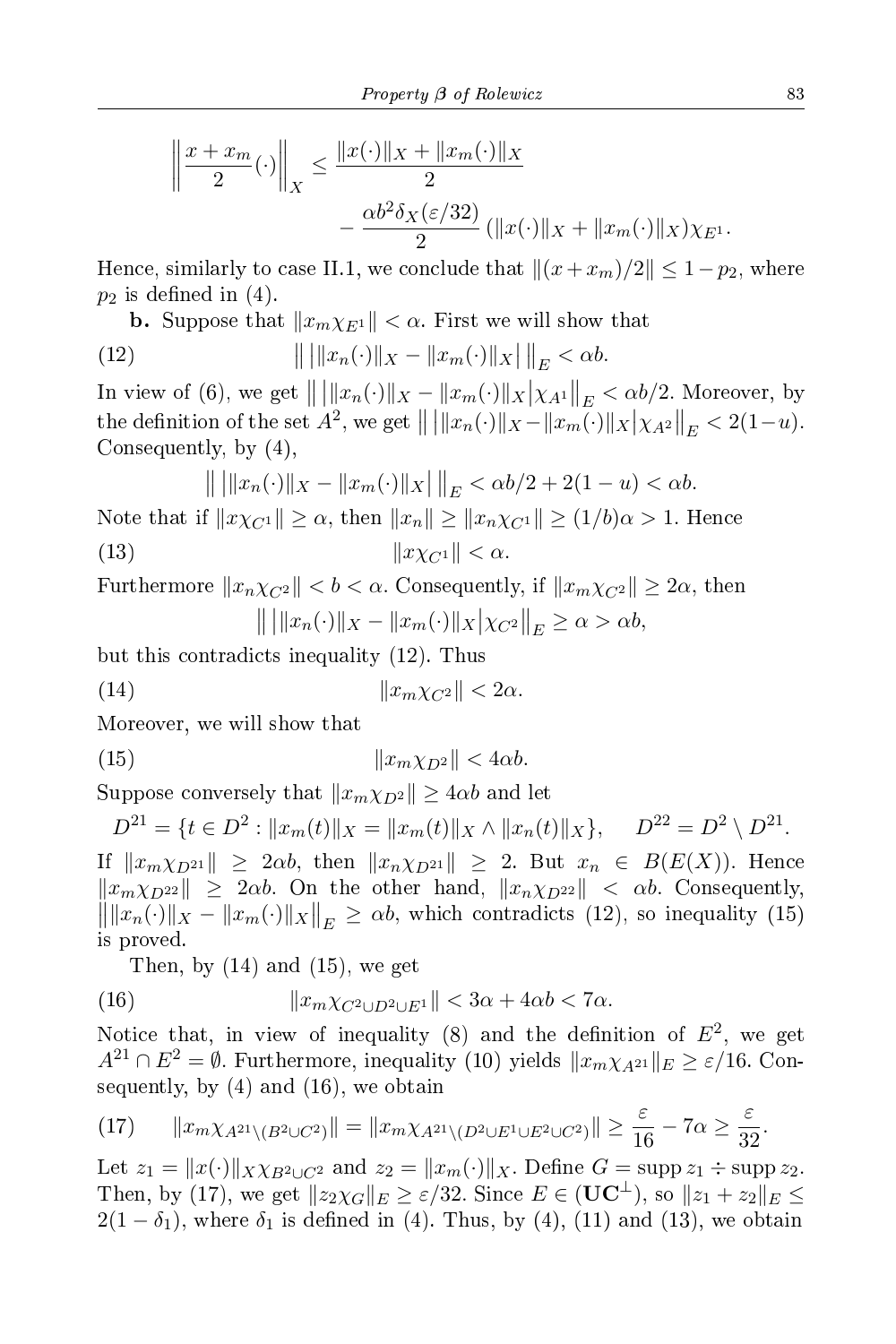$$
\left\| \frac{x + x_m}{2} \right\| \le \left\| \frac{\|x(\cdot)\|_{X} \chi_{B^2 \cup C^2} + \|x(\cdot)\|_{X} \chi_{T \setminus (B^2 \cup C^2)} + \|x_m(\cdot)\|_{X}}{2} \right\|_{E}
$$
  

$$
\le \frac{9\alpha}{2} + \left\| \frac{z_1 + z_2}{2} \right\|_{E} \le 5\alpha + 1 - \delta_1 \le 1 - 3\delta_1/8.
$$

Combining all of the cases, we get  $\|(x + x_k)/2\|_E \leq 1 - \lambda$  for some  $k \in \mathbb{N}$ , where  $\lambda = \min\{\delta_2, p_1, p_2, 3\delta_1/8\}$ , which finishes the proof.

It is known that if X is reflexive, then  $X^*$  has the Radon-Nikodym property. Moreover,  $E$  is embedded isometrically into  $E(X)$  and property β is inherited by subspaces. Consequently, as an immediate consequence of Theorems 1 and 2, we get

COROLLARY 1. Let X be a real Banach space and E be a Köthe function space. Then  $E(X)$  has property  $\beta$  if and only if X is uniformly convex and E has property *β*.

Let us collect results concerning property  $\beta$  in Köthe-Bochner sequence spaces. If X is an infinite-dimensional Banach space and  $E$  is a Köthe sequence space, then  $E(X)$  has property  $\beta$  if and only if X has property  $\beta$  and E is orthogonally uniformly convex ([8]). If X is a finite-dimensional Banach space, then  $E(X) \in (\beta)$  if and only if  $E \in (\beta)$  ([8]).

The Orlicz–Lorentz function space  $\Lambda_{\Phi,\omega}$  is a generalization of Orlicz function space. On the other hand,  $\Lambda_{\Phi,\omega}$  is a special Calderón–Lozanowski space (see  $[7]$  and  $[13]$  for the definition and bibliography). Applying the results from  $[9]$ ,  $[13]$  and Corollary 1, we get the following

COROLLARY 2. Let  $\Lambda_{\Phi,\omega}$  be an Orlicz-Lorentz function space over the finite or infinite non-atomic measure space. Let  $X$  be a real Banach space. Then  $\Lambda_{\Phi,\omega}(X) \in (\mathbf{UC})$  if and only if  $\Lambda_{\Phi,\omega}(X) \in (\beta)$ .

## Referen
es

- $[1]$  A. V. Bukhvalov, On an analytic representation of operators with abstract norm, Izv. Vyssh. Ucheb. Zaved. 11 (1975), 21-32.
- [2] C. Castaing and R. Pluciennik, Property  $(H)$  in Köthe Bochner spaces, Indag. Math. N.S. 7 (1996), 447-459.
- [3] J. Cerda, H. Hudzik and M. Mastylo, *Geometric properties of Köthe Bochner spaces*, Math. Proc. Cambridge Philos Soc. 120 (1996), 521–533.
- [4] Y. Cui, R. Pluciennik and T. Wang, On property  $(\beta)$  in Orlicz spaces, Arch. Math.  $69(1997), 57-69.$
- [5] T. Dominguez, H. Hudzik, G. López, M. Mastyło and B. Sims, Complete characterization of Kadec–Klee properties in Orlicz spaces, Houston J. Math. 29 (2003), 1027-1044.
- [6] F. Hiai, Representation of additive functionals on vector-valued normed Köthe spaces, Kodai Math. J. 2 (1979), 300-313.